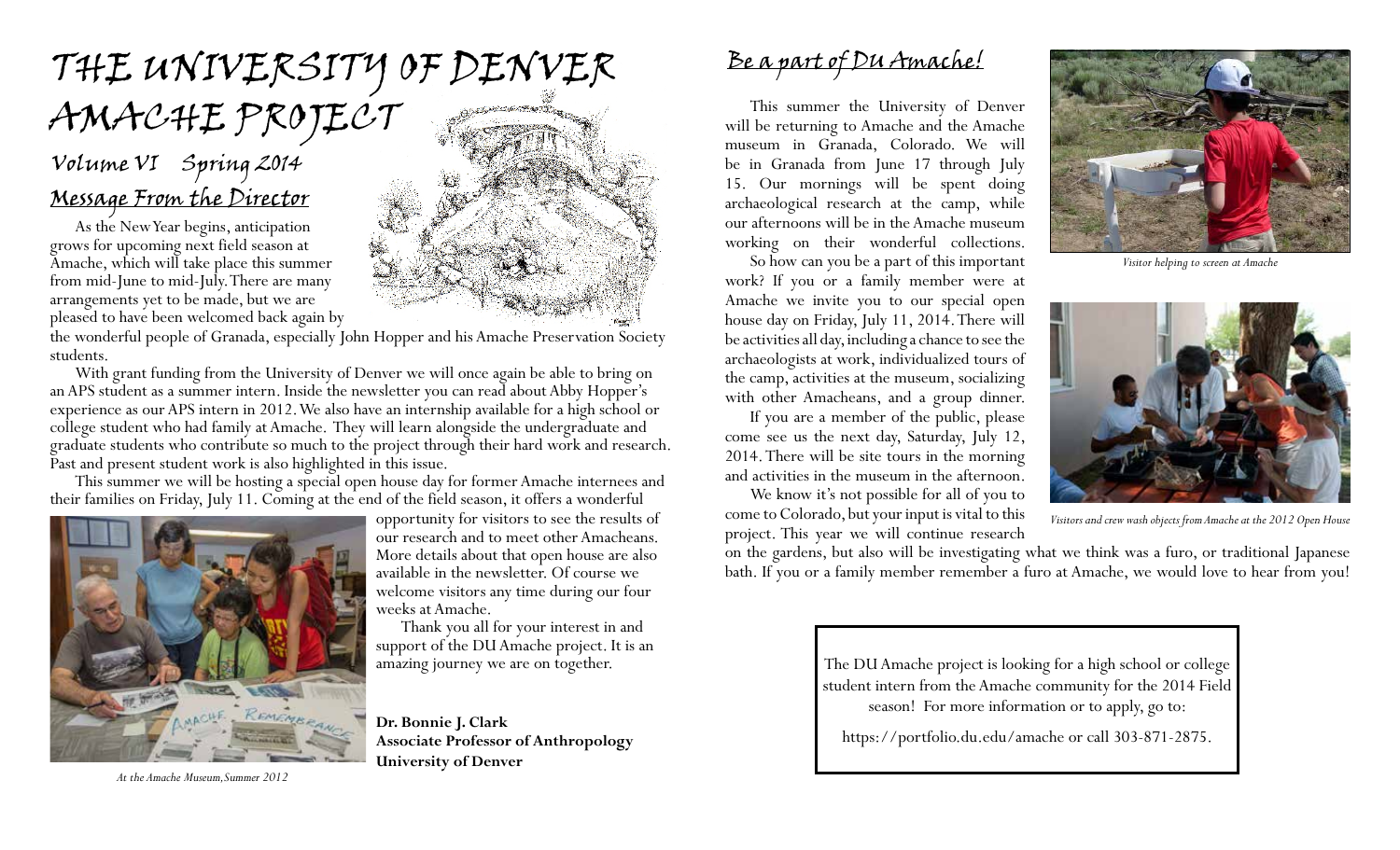## My Amache Experience -By Abby Hopper

*Editors note: Abby is a former Granada High School student and the daughter of Amache Preservation Society director, John Hopper*

In the summer of 2012, I was offered an internship to work with Dr. Bonnie Clark and her three graduate and twelve undergraduate students for the summer field school, which was held at Amache. I didn't have that much experience with anthropology and archeology. I had watched Indiana Jones and The Mummy and a few National Geographic documentaries on King Tut. However, this was much different than what I watched on television. In fact, this was so much better.

In order to beat the heat, we had to report to the field pretty early. For me that meant waking up at five a.m. and I'm far from a morning person. The funny thing was that it didn't bother me as much as I thought it would. Mainly because I was so excited to go up to Amache and learn as much as I could. The students I met shared their knowledge with me and were glad to help me when I needed it. They we're really passionate about learning and gaining as much experience as they could. They were excited to get out there and learn and it rubbed off. I spent the first two weeks with Team Moon

(lead by crew chief Jennifer Moon), surveying different blocks and analyzing different artifacts that we came across. The interesting thing about surveying was going back to each artifact that we had documented and entering it in a GPS system. The GPS was a little intimidating at first, especially, when Kevin Davis and I were the first two to use it. After entering the first few artifacts the GPS became easier to use. I am pretty sure everyone was more advanced using it by the end of the field school.<br>I thought afternoons were the best because

we were able to spend time with Natalie Ruhe at the Amache museum. Together everyone pitched in and completed a project they thought would make the museum more amazing than it already was. Natalie taught us about what makes a great museum. The lesson that I loved the most was when she taught us to make boxes to store artifacts in. I was far from making a great box

like William Borkan's. working with the volunteers. Anita Miller and Carlene Tinker were once Amache internees. Duncan Kelly was a volunteer as well and I was able to work with him because we were both on the same team. One afternoon, Anita and Carlene brought their cooking utensils and let us help them make California rolls. It was awesome because they told me how they made it in camp

with the ingredients that were available to them. Going out to the field with them was a learning experience too. They would look around and point out where they went and what they remembered of what was there. It was always fascinating listening to some of their stories of what they remembered. It was sad seeing them leave after those two weeks because I became accustomed to seeing them every day and I

I was especially sad to see Dr. Clark's grad student, Captain Jennifer Moon, leave as well. She taught me a lot and overall was a great person to be around. Later, we were joined by William Sueoka and his son Michael Sueoka. As well as Kelli Tademaru who was another summer intern like me. Kirsten Leong also joined us for the ride.

The second part of the field school was excavations. I cannot express how much excitement I had for the rest of those weeks. It was about this time that I was introduced to trowels. Most of the students were familiar



*2012 High School Interns Abby Hopper and Kelli Tademaru*

with trowels and a few of them had their own. Christian Driver even had his own trowel sharpener. I had never held a trowel before and to me first impression was that it was like a pie

server.<br>Dr. Clark, and each of her grad students, Peter Quantock and Christian Driver, all had different ways of excavating and I would learn from all three. Christian was my mentor for the last few weeks and our group was one of the first<br>groups to dig in a barrack.

We were paired together in groups of two and were able to slowly excavate the ground beneath us. There is a lot that happens before, during and after excavation. It's a very slow process and calls for tons of patience. It is sort of an art to learn how to move a trowel. During excavation I liked asking Christian lots of questions about his trip to Egypt and anything else he knew. I learned a lot from him and what I

While excavating Dr. Clark would pop in and check up on us. She would give us different ways to excavate. Dr. Clark was interesting to talk to because she has been so many places and is very knowledgeable. I liked sitting down after a long day and talking to her about completely random things. Dr. Clark was super busy every day in the field, but she never failed to answer a question about Amache or anything else that crossed our mind.<br>In the last few weeks I was able to get close

to Kelli. She was from a completely different part of the country than I was. For the three weeks that we got to spend together I was glad that we became good friends. It was awesome to hear about her life in California because Granada, Colorado, is nothing like that. One day, I don't remember how we got onto this topic but we constructed cardboard cars and decided we would egg them. Everyone came outside to watch Kelli egg her cardboard car. I loved that moment because I felt like everyone had really bonded together like a small family at that point. Dr. Clark paired me up to finish up some

artifact analysis with William Sueoka. We all called him Bill. William liked going out and looking at what we had to analyze and he always had something to contribute about it. He was



*Abby and Kelli do lab work while Bill Sueoka reads*

very knowledgeable and when we had the opportunity to visit with one another during a water break we talked about anything we could think of. Those few hours we had to ourselves I think I'll cherish forever because he taught me a lot not only about history but enjoying<br>something that I'm passionate about.

By the time field school ended I met many, many new faces and bonded with a great group of people. I learned so much from the different experiences that I had and the different people that I had the great pleasure of working with. Before it was time to leave, we held an open house where anyone from and around the community could come and see what the field school was about. Jackie Berger designed awesome T-shirts that say "I Dig Amache" which everyone wore to represent. I still wear mine when I can, and people come up and ask "Hey what does the back of your shirt mean?" It's always a pleasure to share what it means.

Those four jam packed weeks were one of the most amazing experiences I've ever had. I cannot adequately express how honored I was to be offered the opportunity to join Dr. Clark that summer. My father has been involved with Amache since before I was born and Amache has always been a part of my life. I was given the opportunity to expand the knowledge that my father has passed onto me since childhood and it is definitely something I would do again if given the opportunity.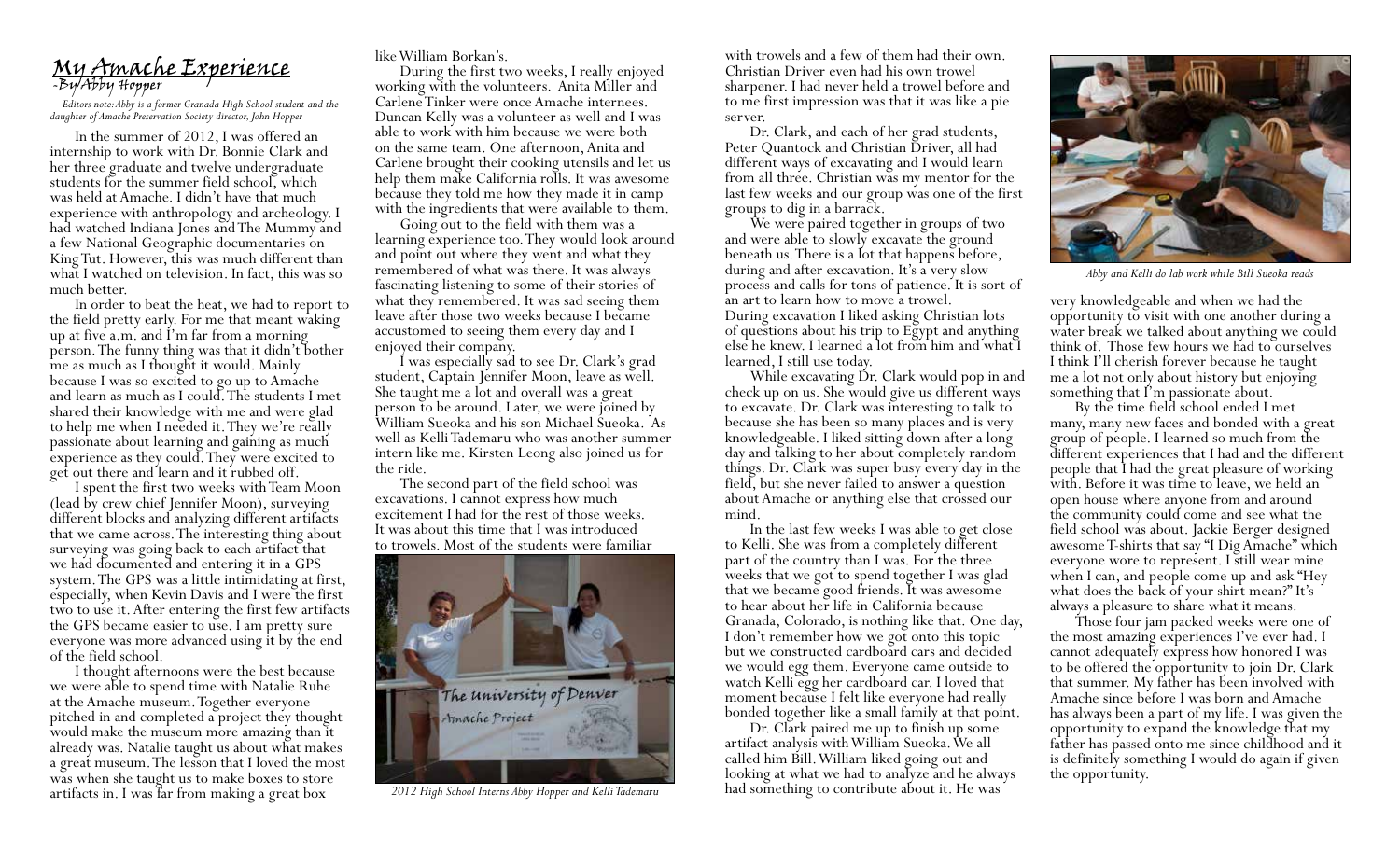#### Reconstructing WWII Internment in Colorado through Gardens

#### ~By Kevin Davis

Throughout my past three years attending the University of Denver, I've had the amazing opportunity to take part and contribute to two not only fascinating, but also very important archaeological projects. During the summer of 2012 I took part in Dr. Bonnie Clark's Amache Field School where I had my first real archaeological experience of any sort. I not only learned the basics of archaeology, but I learned a lot about a dark time in the United States. The following summer I had the opportunity to assist a DU graduate student, Chris Morine, on his thesis project, which focuses on the daily life of German prisoners of war at Camp Trinidad.

Chris suggested a comparison between Amache and Trinidad would be a good undergraduate thesis topic for me considering I had worked at both camps. I was really intrigued by this idea and decided to narrow it down to focusing specifically on gardens within the camps. Although both existed during WWII, one of the most basic differences between the two camps is that Amache contained American citizens of Japanese descent, while Trinidad housed over 3,000 German prisoners of war.



*Triangle Garden at Camp Trinidad, Summer 2013*



*Officers Garden at Camp Trinidad, Summer 2013*

The Amache gardens are a testament to internee hard work, perseverance, and pride. Trees can be found at the camp that were planted to protect from the wind, as well as offer shade during the summer. The vegetable gardens offered fresh foods when the meals weren't always fresh. Other gardens were often found in open areas of the camps, and sometimes they would contain various flora not native to Granada, ponds, and even small wooden bridges. Entryway gardens could be found outside many barrack entrances. These gardens were well maintained by the internees as they all had a sense of pride in the gardens that they created. In looking at the archaeological evidence found during our field season, as well as historical pictures, we can see an amazing attention to detail in the construction and maintenance of the gardens.

While Trinidad contained gardens, they were not nearly as common as the ones found at Amache. Trinidad has a very similar environment as Amache as it is very arid and contains mostly windblown sediment, thus making it hard to make gardens of any sort.

According to an oral history with a former Camp Trinidad prisoner, some of the prisoners cared deeply about beautifying the camp, and would compete with other gardeners, while other prisoners simply did not care. Three types of gardens were found at Trinidad. We found officer gardens, common

space gardens, and entranceway gardens. The officer gardens were the most intricate and extravagant gardens that we found. They formed a semicircular shape just outside of the officer's club entrances and contained iris and basalt stones. Sometimes they even contained trees. The common space gardens could be found in various places throughout the camp and varied in size and shape. One of the most prevalent ones that we found was along a walkway and was in a triangular shape. The last type of garden that we found was entryway gardens that could be found outside of various barracks. These gardens were rectangular in shape and contained non-local flora (such as iris). It is interesting to compare the similarities and differences between the gardens found at these two locations.

We can see that prisoners in both camps planted trees for protection from the elements and the gardens as a form of beautification. Some of the main differences are the various types of gardens (victory gardens vs. officer gardens for example). The vegetable gardens at Amache actually produced food for the internees, while the gardens at Trinidad did not. Another difference between the gardens was the materials out of which they were constructed. The gardens at Amache often employ river cobbles, limestone, or concrete, while the gardens at Trinidad used rocks and basalt stones. The last difference between the gardens is the purpose for which the gardens were built. The gardens at Amache were constructed with the purpose of beautifying the camp as well as leaving a legacy for generations to come, as we can see from archaeological evidence such as soil samples. Prisoners at Trinidad made the gardens out of competition and for beautification, not necessarily to leave a legacy of their time at camp.

Why is this important though? What can gardens tell us about the past? To gain a better understanding of the past we have to delve into various lines of evidence, not just archaeological, to gain a better understanding of their lives of the internees and prisoners and their outlook on the war and their circumstances of the time.



*Victory Gardens in Block 12K at Amache*



*Trees still growing in an Amache barracks block*



*Garden at Amache (Block 6H) with river cobble landscaping Photo courtesy of Jack Muro*